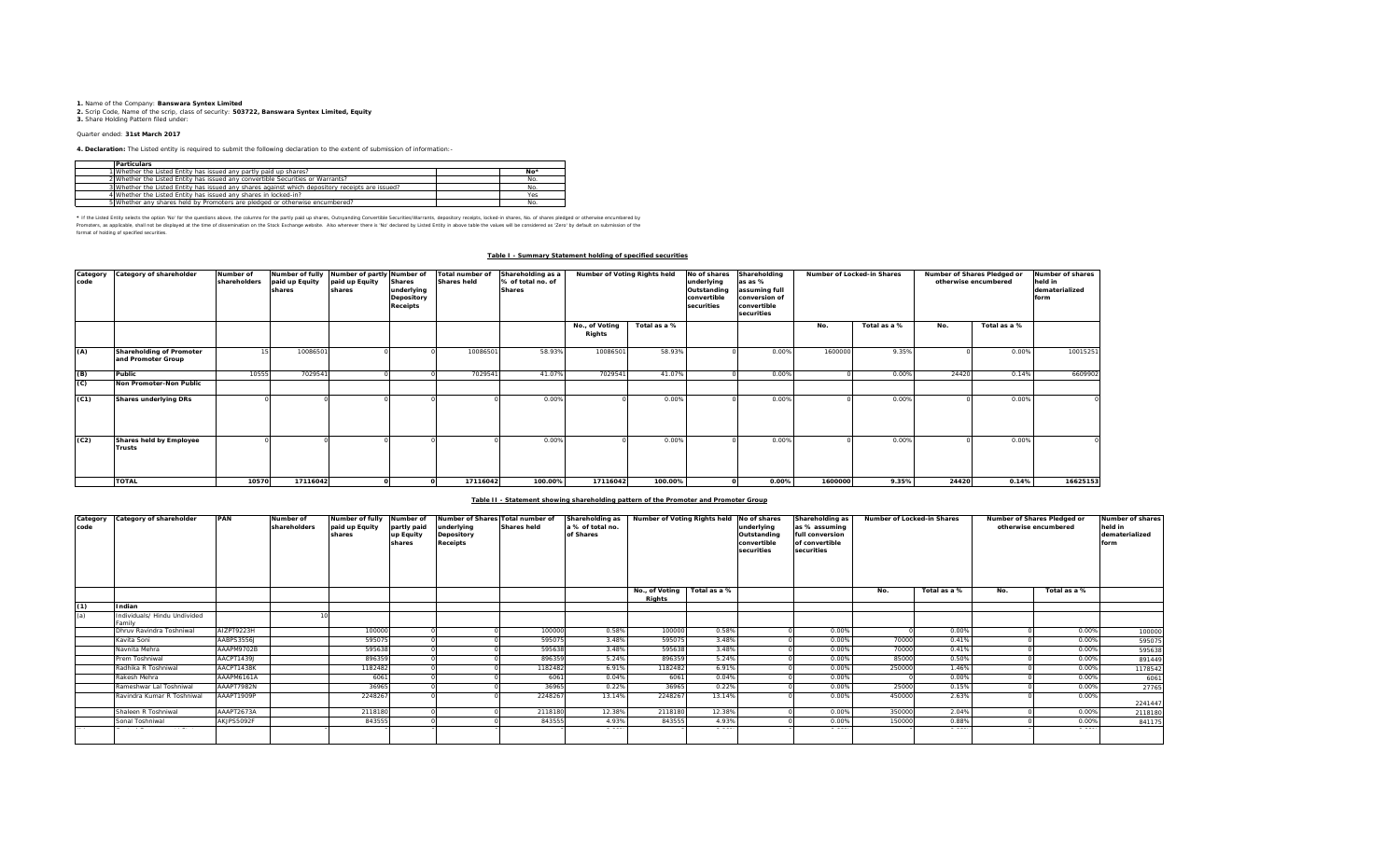| (c) | Financial Institutions/ Banks                                                          |            |    |          |  |          | 0.00%  |          | 0.00%  | 0.00% |         | 0.009 | 0.00% |          |
|-----|----------------------------------------------------------------------------------------|------------|----|----------|--|----------|--------|----------|--------|-------|---------|-------|-------|----------|
| (f) | <b>Bodies Corporate</b>                                                                |            |    |          |  |          |        |          |        |       |         |       |       |          |
|     | Lawson Trading Co. Pvt Ltd                                                             | AAACL6061B |    | 405018   |  | 405018   | 2.379  | 405018   | 2.379  | 0.00% | 50000   | 0.29% | 0.00% | 397018   |
|     | Moonfine Trading Co. Pvt Ltd                                                           | AACCM2240H |    | 194500   |  | 194500   | 1.14%  | 194500   | 1.14%  | 0.00% | 25000   | 0.15% | 0.00% | 182500   |
|     | Niral Trading Pvt Ltd                                                                  | AAACN3463B |    | 561665   |  | 561665   | 3.28%  | 561665   | 3.28%  | 0.00% | 50000   | 0.29% | 0.00% | 549665   |
|     | Speedshore Trading Co. Pvt Ltd AAECS7228M                                              |            |    | 202736   |  | 202736   | 1.18%  | 202736   | 1.18%  | 0.00% | 25000   | 0.15% | 0.00% | 190736   |
|     | Sub-Total (A)(1)                                                                       |            | 14 | 9986501  |  | 9986501  | 58.35% | 9986501  | 58.35% | 0.00% | 1600000 | 9.35% | 0.00% | 9915251  |
| (2) | Foreign                                                                                |            |    |          |  |          |        |          |        |       |         |       |       |          |
| (a) | Individuals (Non-Resident<br>Individuals/ Foreign Individuals)                         |            |    |          |  |          |        |          |        |       |         |       |       |          |
|     | Udit Ravindra Toshniwal                                                                | AJIPT4880G |    | 100000   |  | 100000   | 0.58%  | 100000   | 0.589  | 0.00% |         | 0.009 | 0.00% | 100000   |
| (b) | Government                                                                             |            |    |          |  |          | 0.00%  |          | 0.00%  | 0.00% |         | 0.00% | 0.00% |          |
|     | Institutions                                                                           |            |    |          |  |          | 0.00%  |          | 0.00%  | 0.00% |         | 0.00% | 0.00% |          |
|     | Foreign Portfolio Investor                                                             |            |    |          |  |          | 0.00%  |          | 0.009  | 0.00% |         | 0.00% | 0.00% |          |
|     | Any Other (specify)                                                                    |            |    |          |  |          | 0.00%  |          | 0.009  | 0.00% |         | 0.00% | 0.00% |          |
|     | Sub-Total (A)(2)                                                                       |            |    | 100000   |  | 100000   | 0.58%  | 100000   | 0.58%  | 0.00% |         | 0.00% | 0.00% | 100000   |
|     | <b>Total Shareholding of</b><br>Promoter and Promoter<br>Group $(A) = (A)(1) + (A)(2)$ |            |    | 10086501 |  | 10086501 | 58.93% | 10086501 | 58.93% | 0.00% | 1600000 | 9.35% | 0.00% | 10015251 |

# **Table III - Statement showing shareholding pattern of the Public shareholder**

| Category<br>code | Category of shareholder                                                                | PAN        | Number of<br>shareholders | Number of fully<br>paid up Equity<br>shares | Number of<br>partly paid<br>up Equity<br>shares | Number of Shares Total number of<br>underlying<br>Depository<br>Receipts | <b>Shares held</b> | Shareholding as<br>a % of total no.<br>of Shares | Number of Voting Rights held |        | No of shares<br>underlying<br>Outstanding<br>convertible<br>securities | Shareholding as<br>as % assuming<br>full conversion<br>of convertible<br>securities | Number of Locked-in Shares |       | Number of Shares Pledged or<br>otherwise encumbered |         |
|------------------|----------------------------------------------------------------------------------------|------------|---------------------------|---------------------------------------------|-------------------------------------------------|--------------------------------------------------------------------------|--------------------|--------------------------------------------------|------------------------------|--------|------------------------------------------------------------------------|-------------------------------------------------------------------------------------|----------------------------|-------|-----------------------------------------------------|---------|
| (1)              | <b>Institutions</b>                                                                    |            |                           |                                             |                                                 |                                                                          |                    |                                                  |                              |        |                                                                        |                                                                                     |                            |       |                                                     |         |
| (a)              | Mutual Funds / UTI                                                                     |            |                           | 4775                                        |                                                 |                                                                          | 4775               | 0.039                                            | 4775                         | 0.03%  |                                                                        | 0.00%                                                                               | 0.00%                      |       | 0.009                                               |         |
| $\frac{1}{2}$    | Venture Capital Funds                                                                  |            |                           |                                             |                                                 |                                                                          |                    | 0.00%                                            |                              | 0.00%  |                                                                        | 0.00%                                                                               | 0.00%                      |       | 0.00%                                               |         |
|                  | Alternate Investment Funds                                                             |            |                           |                                             |                                                 |                                                                          |                    | 0.00%                                            |                              | 0.00%  |                                                                        | 0.00%                                                                               | 0.009                      |       | 0.00%                                               |         |
| (d)              | Foreign Venture Capital<br>Investors                                                   |            |                           |                                             |                                                 |                                                                          |                    | 0.00%                                            |                              | 0.00%  |                                                                        | 0.00%                                                                               | 0.00%                      |       | 0.00%                                               |         |
| (e)              | Foreign Portfolio Investors                                                            |            |                           |                                             |                                                 |                                                                          |                    | 0.00%                                            |                              | 0.00%  |                                                                        | 0.00%                                                                               | 0.00%                      |       | 0.009                                               |         |
| (f)              | Financial Institutions/ Banks                                                          |            |                           | 3634                                        |                                                 |                                                                          | 3634               | 0.02%                                            | 3634                         | 0.02%  |                                                                        | 0.00%                                                                               | 0.00%                      | 2430  | 0.01%                                               | 3164    |
| $\frac{1}{2}$    | nsurance Companies                                                                     |            |                           |                                             |                                                 |                                                                          |                    | 0.00%                                            |                              | 0.00%  |                                                                        | 0.00%                                                                               | 0.00%                      |       | 0.00%                                               |         |
|                  | Provident Funds/Pension Funds                                                          |            |                           |                                             |                                                 |                                                                          |                    | 0.00%                                            |                              | 0.00%  |                                                                        | 0.00%                                                                               | 0.00%                      |       | 0.00%                                               |         |
| (i)              | Any Other (Foreign<br>Institutional Investors)                                         |            |                           | 150000                                      |                                                 |                                                                          | 150000             | 0.88%                                            | 150000                       | 0.88%  |                                                                        | 0.00%                                                                               | 0.00%                      |       | 0.00%                                               | 150000  |
|                  | Elara India Opportunities Fund<br>.imited                                              | AABCE6307N |                           | 658780                                      | $\Omega$                                        |                                                                          | 658780             | 3.85%                                            | 658780                       | 3.85%  |                                                                        | 0.00%                                                                               | 0.00%                      |       | 0.00%                                               | 658780  |
|                  | Sub-Total (B)(1)                                                                       |            | 11                        | 817189                                      | $\Omega$                                        |                                                                          | 817189             | 4.77%                                            | 817189                       | 4.77%  |                                                                        | 0.00%                                                                               | 0.00%                      | 2430  | 0.01%                                               | 811944  |
| (2)              | Central Govt/State<br>Govt(s)/President of India                                       |            |                           |                                             |                                                 |                                                                          |                    | 0.00%                                            |                              | 0.00%  |                                                                        | 0.00%                                                                               | 0.00%                      |       | 0.00%                                               |         |
|                  | Sub-Total (B)(2)                                                                       |            |                           | $\Omega$                                    | $\Omega$                                        |                                                                          |                    | 0.00%                                            |                              | 0.00%  |                                                                        | 0.00%                                                                               | 0.00%                      |       | 0.00%                                               |         |
| (3)              | Non-institutions                                                                       |            |                           |                                             |                                                 |                                                                          |                    |                                                  |                              |        |                                                                        |                                                                                     |                            |       |                                                     |         |
| (a)              | Individuals                                                                            |            |                           |                                             |                                                 |                                                                          |                    |                                                  |                              |        |                                                                        |                                                                                     |                            |       |                                                     |         |
|                  | Individual shareholders<br>holding nominal share capital up<br>to Rs. 2 lakh.          |            | 10384                     | 3028791                                     |                                                 |                                                                          | 3028791            | 17.70%                                           | 3028791                      | 17.70% |                                                                        | 0.00%                                                                               | 0.00%                      | 3465  | 0.02%                                               | 2624609 |
|                  | . Individual shareholders<br>holding nominal share capital in<br>excess of Rs. 2 lakh. |            |                           | 454099                                      |                                                 |                                                                          | 454099             | 2.65%                                            | 454099                       | 2.65%  |                                                                        | 0.00%                                                                               | 0.00%                      |       | 0.00%                                               | 454099  |
| (b)              | NBFCs registered with RBI                                                              |            |                           |                                             |                                                 |                                                                          |                    | 0.00%                                            |                              | 0.00%  |                                                                        | 0.00%                                                                               | 0.00%                      |       | 0.00%                                               |         |
| $\frac{c}{d}$    | Employee Trusts                                                                        |            |                           |                                             |                                                 |                                                                          |                    | 0.00%                                            |                              | 0.009  |                                                                        | 0.00%                                                                               | 0.00%                      |       | 0.009                                               |         |
|                  | Overseas Depositories (holding<br>DRs) (balancing figure)                              |            |                           |                                             |                                                 |                                                                          |                    |                                                  |                              |        |                                                                        |                                                                                     |                            |       |                                                     |         |
| $\overline{a}$   | Any Other (Bodies Corporate)                                                           |            | 147                       | 349606                                      |                                                 |                                                                          | 349606             | 2.04%                                            | 349606                       | 2.04%  |                                                                        | 0.00%                                                                               | 0.00%                      | 18525 | 0.11%                                               | 339394  |
|                  | Mefcom Capital Markets Ltd                                                             | AAACM7077N |                           | 490300                                      |                                                 |                                                                          | 490300             | 2.86%                                            | 490300                       | 2.86%  |                                                                        | 0.00%                                                                               | 0.00%                      |       | 0.009                                               | 490300  |
|                  | Kotak Mahindra (International)                                                         | AABCK7779G |                           | 1289556                                     |                                                 |                                                                          | 1289556            | 7.53%                                            | 1289556                      | 7.53%  |                                                                        | 0.00%                                                                               | 0.00%                      |       | 0.00%                                               | 1289556 |